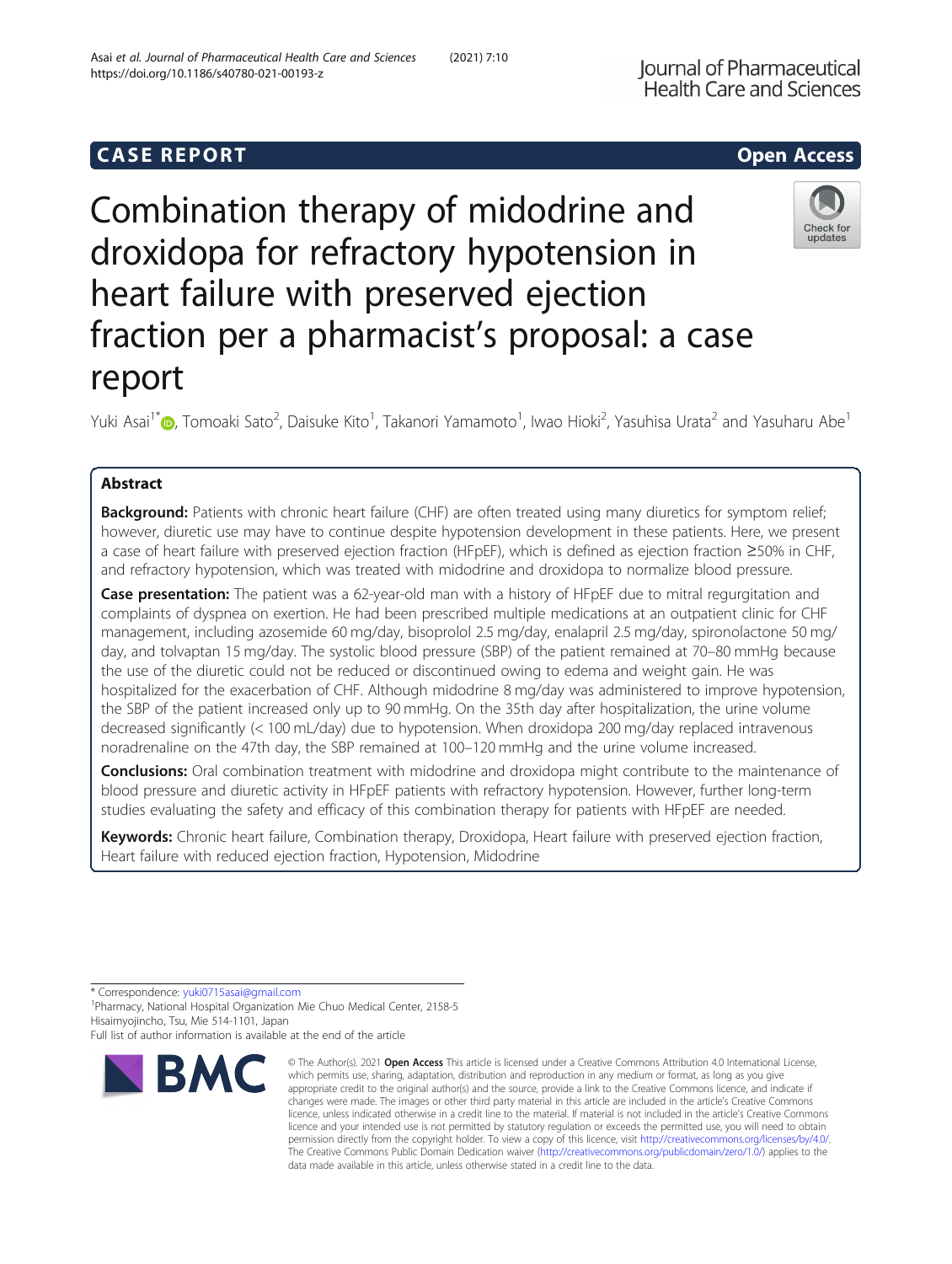While it is well-known that diuretic treatment is crucial to improve the prognosis and symptoms among patients with chronic heart failure (CHF)  $[1-3]$  $[1-3]$  $[1-3]$ , a diminished diuretic response is common in these patients, increasing the required diuretic dose [[4\]](#page-4-0). Hypotension has been defined as systolic blood pressure (SBP) < 90 mmHg and/ or diastolic blood pressure (DBP)  $<60$  mmHg [[5\]](#page-4-0). In particular, diuretic-induced hypotension causes dizziness [[6\]](#page-4-0). However, the administration of diuretics in these patients cannot be stopped as this would likely result in the progression of heart failure [[7\]](#page-4-0).

Many reports have shown that droxidopa, a noradrenaline (NA) prodrug, improves the symptoms of orthostatic hypotension in patients with Parkinson disease, multiple system atrophy, and pure autonomic failure [[8](#page-4-0)– [10\]](#page-4-0). While extensive evidence is available regarding neurogenic hypotension, information on the efficacy and safety of droxidopa for refractory hypotension with CHF is insufficient. Midodrine is widely used for the management of orthostatic blood pressure  $[11]$ ; however, there is no evidence available on the efficacy of the combination of midodrine and droxidopa. In recent years, drug treatment has been reported to improve prognosis in heart failure with reduced ejection fraction (HFrEF), in which ejection fraction (EF) is  $<40\%$  [[1](#page-3-0)–[3](#page-3-0)]. However, guidelines for the treatment of heart failure with preserved ejection fraction (HFpEF), in which EF is  $\geq 50\%$ , are not available. Here, we describe the case of a patient with HFpEF who was successfully treated for refractory hypotension.

# Case presentation

The patient was a 62-year-old man with a history of CHF due to mitral regurgitation and complaints of dyspnea on exertion (New York Heart Association functional class III). After mitral annuloplasty, he was prescribed multiple medications at an outpatient clinic for the management of CHF, including azosemide 60 mg/day, bisoprolol 2.5 mg/day, enalapril 2.5 mg/day, spironolactone 50 mg/day, and tolvaptan 15 mg/day. The SBP of the patient remained at 70–80 mmHg because diuretic use could not be reduced or discontinued due to the possible effects of edema and weight gain. He was hospitalized for exacerbation of heart failure. On admission, his SBP and DBP were 83 and 47, respectively, and his heart rate (HR) was 88 beats/min. On the 3rd day after hospitalization, a pharmacist proposed midodrine 4 mg/day, an oral pressor with a weak effect on HR [\[12](#page-4-0)], to the attending doctor, after which drug administration was started (Fig. [1\)](#page-2-0). The EF was measured on the 8th day and was 53.4%, which is categorized as HFpEF. Furosemide 20 mg/day was started because the urine volume was low on the 8th day. Over a 9-day period after

the initiation of midodrine treatment, the dose was increased to 8 mg/day; however, SBP increased only up to 90 mmHg. Although amezinium 20 mg/day was administered on the 25th day for further pressor action, it was discontinued on the 29th day due to the onset of tachycardia (Fig. [1\)](#page-2-0).

In HFrEF, enalapril has been shown to contribute to improved prognosis [[13](#page-4-0)], whereas it is unknown if this effect is present in HFpEF. However, because in HFpEF it may also be highly beneficial to continue with reninangiotensin system inhibitors, we changed the drug regimen to losartan, which is reported to have a weak hypertensive effect among the angiotensin II receptor blockers [[14\]](#page-4-0). From the 35th day of hospitalization, blood pressure decreased and urine volume decreased significantly (< 100 mL/day), and losartan was discontinued on the 36th day. Consequently, the patient underwent continuous hemodiafiltration (CHDF) on the 36th day only. As shown in Fig. [1](#page-2-0), continuous intravenous infusion of dopamine from the 35th day and NA and human atrial natriuretic peptide from the 36th day gradually increased the blood pressure and urine volume. However, it was suggested that it would not be possible to maintain blood pressure upon NA discontinuation. Therefore, the attending doctor consulted a pharmacist regarding the switch from NA to oral pressor drugs. On the basis of some case reports  $[8-10]$  $[8-10]$  $[8-10]$ , the pharmacist suggested switching from intravenous NA to droxidopa, which is converted to NA in vivo, on the 47th day. When the dosage of droxidopa was increased from 200 mg/day to 300 mg/day on the 49th day of hospitalization, SBP and DBP increased to 100–120 mmHg and 60–80 mmHg, respectively. As blood pressure increased, urine volume could be maintained at an average of 3000 mL/day. Seven days after the start of this combination therapy, the EF was 60.1% (Day 53), and no decrease was observed compared to the findings on the Day  $8$  (EF = 53.4%). In addition, this combination therapy also did not affect cardiothoracic ratio (CTR) (Day 8: CTR = 58% and Day 60:  $CTR = 58\%)$  (Fig. [2\)](#page-3-0). After discharge, the patient's SBP and DBP were maintained using a combination of midodrine 8 mg/day and droxidopa 300 mg/day therapy, and his dizziness disappeared.

# Discussion and conclusions

Hypotension is one of the most serious side effects of diuretics in patients with CHF [\[6](#page-4-0)]. It causes not only dizziness, but also reduction of diuretic activity because of decreased blood flow [[4](#page-4-0)]. Therefore, it is suggested that improving hypotension may contribute to ensuring diuretic responsiveness. In the case of our patient with HFpEF and refractory hypotension, combination therapy of midodrine and droxidopa increased blood pressure and improved diuretic responsiveness.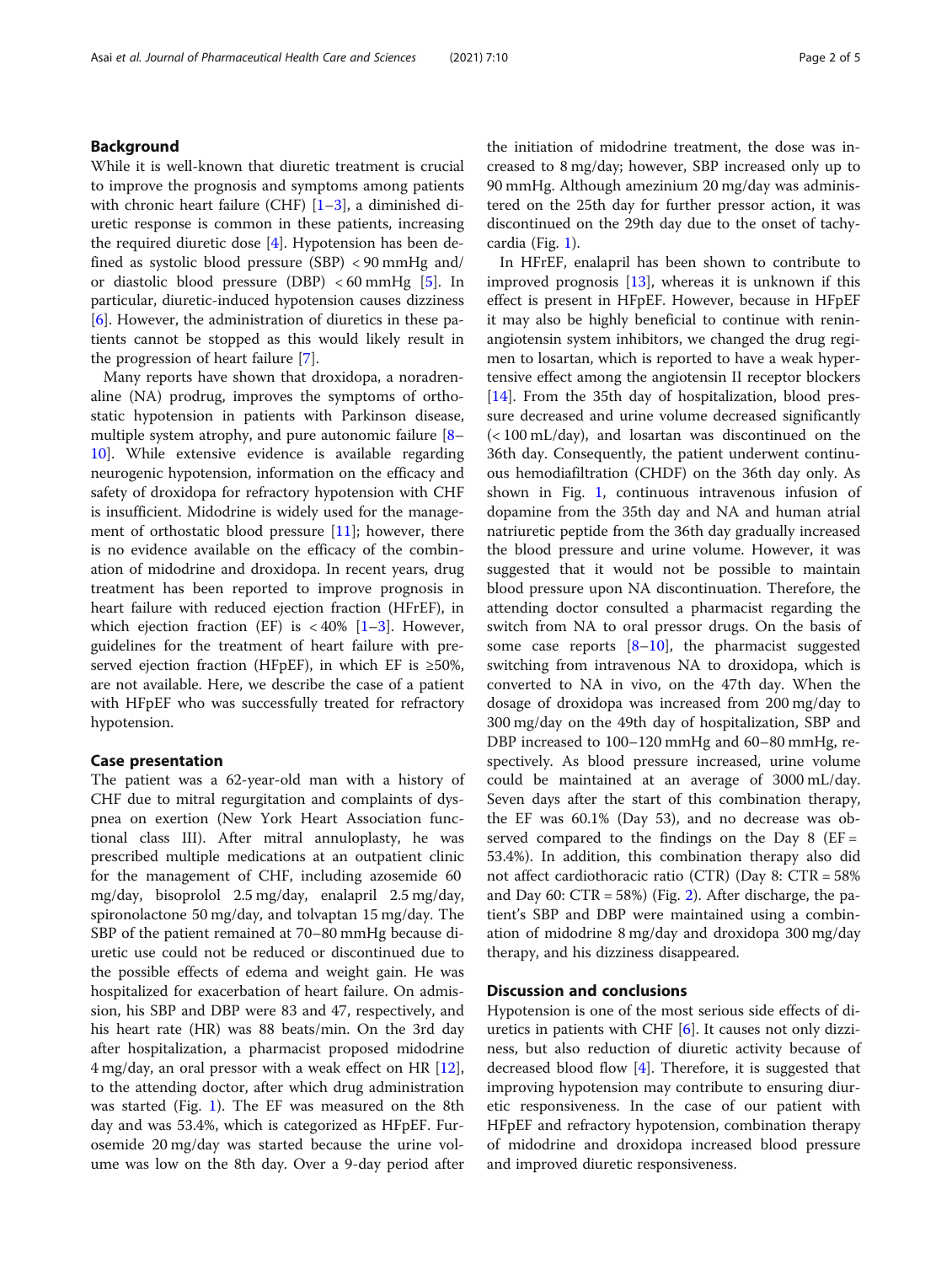<span id="page-2-0"></span>

While a  $\beta$ -blocker may have potential to improve prognosis in HFpEF [\[15](#page-4-0)], bisoprolol decreases blood pressure [\[16](#page-4-0)]. In this case, because bisoprolol was used to control tachycardia, we continued to administer bisoprolol at the lowest possible dose while monitoring the HR.

Midodrine is an oral alpha-1 adrenergic agonist that acts as a blood pressor  $[11]$  and decreases HR  $[12]$  $[12]$  $[12]$ . Although the sample size was small, it was also reported that midodrine elevates EF significantly in HFrEF [\[17](#page-4-0)]. Considering this evidence, midodrine might be considered suitable as an oral pressor for patients with HFpEF. Midodrine can elevate SBP and DBP by approximately 20 mmHg [\[17](#page-4-0)], and the degree of increase in blood pressure in our patient was similar to that reported previously [\[17](#page-4-0)]. Although amezinium was administered on the 25th day, the HR of the patient increased (Fig. 1). Katoh et al. [\[18](#page-4-0)] revealed that amezinium elevated HR. Tachycardia is known to be an exacerbating prognostic factor for heart failure [\[19](#page-4-0)], suggesting that midodrine,

but not amezinium, may show efficacy as an oral pressor in patients with HFpEF.

Despite the administration of midodrine, the urine volume decreased due to excessive hypotension on the 34th and 35th days of hospitalization, and CHDF was performed on the 36th day. It was speculated that the blood pressure might be insufficiently maintained. Because droxidopa is metabolized by L-aromatic-amino-acid decarboxylase to NA, which mediates a pressor response [[20\]](#page-4-0), it may be useful to switch from intravenous to oral NA treatment due to hypotension. As expected, uptitration of droxidopa from 200 to 300 mg/day combined with 8 mg/day midodrine rapidly and significantly improved hypotension. Because the blood pressure of the patient could be maintained using this combination therapy, it is considered that the responsiveness to diuretics increased. Therefore, it may be possible to reduce the dose of diuretics such as furosemide. In a doubleblind, 4-period crossover study, there were no clinically relevant effects of droxidopa on HR [\[21](#page-4-0)]. While the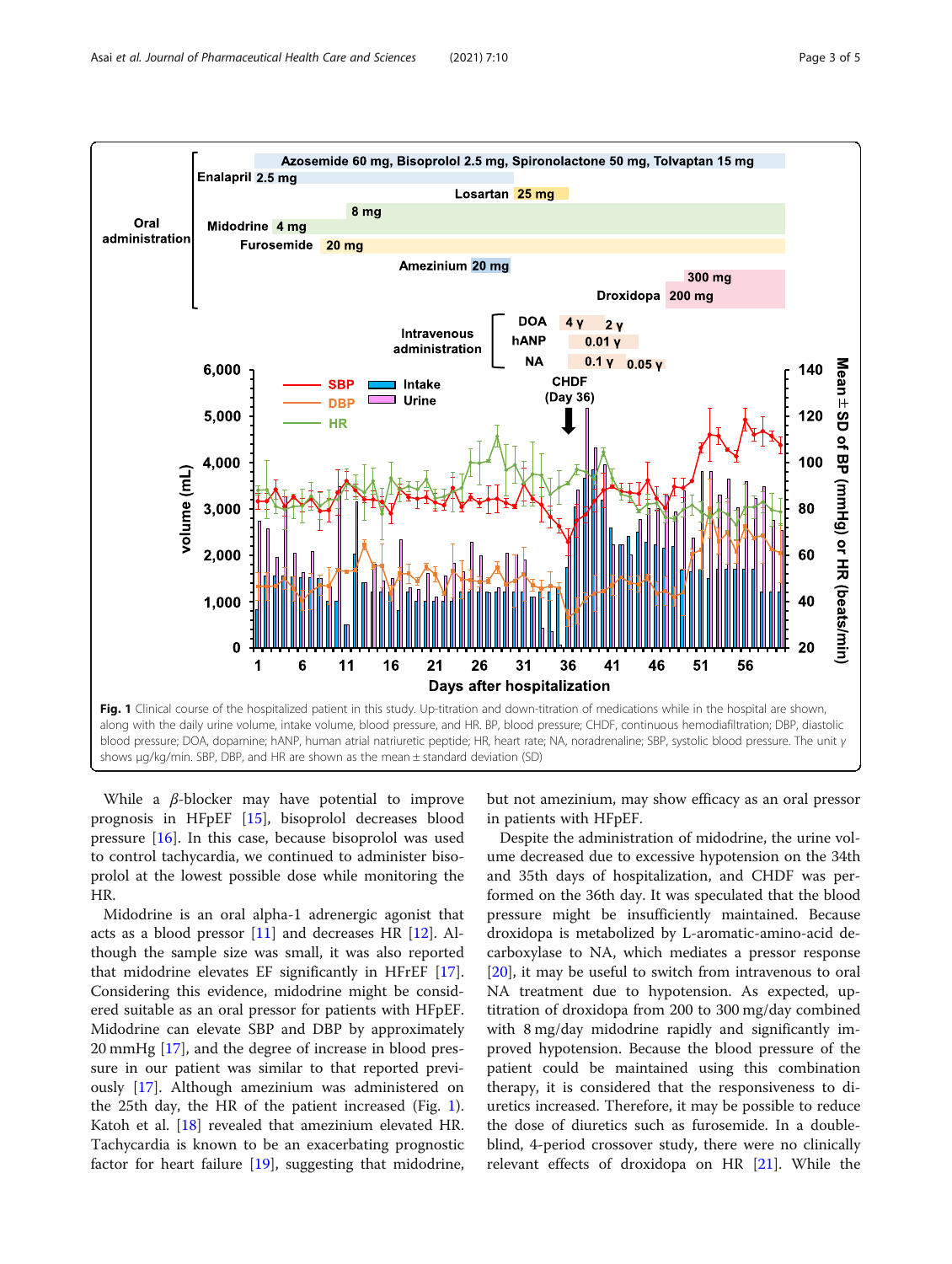<span id="page-3-0"></span>

cardiovascular safety of droxidopa has been reported in patients with neurogenic hypotension [\[22\]](#page-4-0), the detailed safety profile in patients with a history of HFpEF remains unknown. No adverse effects of the combination therapy were noted over the short term in this case. To the best of our knowledge, there is no information regarding the efficacy and safety of droxidopa combined with midodrine in HFpEF patients over the long term. Accordingly, further studies evaluating the safety and efficacy of long-term combination therapy of droxidopa and midodrine for HFpEF patients are needed.

Based on our findings, the combination therapy of midodrine and droxidopa might be safely and effectively administered to HFpEF patients with refractory hypotension, but further studies need to be conducted. In general, diuretic use should be reduced or discontinued if hypotension develops in patients with CHF. If the administration of diuretics must be continued owing to CHF progression, it is advisable to first start midodrine and then add droxidopa if hypotension cannot be effectively controlled.

### Abbreviations

CHDF: Continuous hemodiafiltration; CHF: Chronic heart failure; CTR: Cardiothoracic ratio; DBP: Diastolic blood pressure; EF: Ejection fraction; HFpEF: Heart failure with preserved ejection fraction; HFrEF: Heart failure with reduced ejection fraction; HR: Heart rate; NA: Noradrenaline; SBP: Systolic blood pressure

#### Acknowledgments

Not applicable.

# Authors' contributions

All authors edited the manuscript and approved the final version. Participated in research design: Asai, Sato, Yamamoto, Kito, Hioki, Urata, Abe. Wrote or contributed to the writing of the manuscript: Asai, Abe.

#### Funding Not applicable.

# Availability of data and materials

All the data generated or analyzed in this study are included in the published article.

#### Ethics approval and consent to participate

Because this is a case report, ethics review was deemed unnecessary at the discretion of the Ethics Review Committee of the National Hospital Organization Mie Chuo Medical Center.

#### Consent for publication

Written informed consent was obtained from the patient afterwards.

#### Competing interests The authors declare that they have no competing interests.

## Author details

<sup>1</sup> Pharmacy, National Hospital Organization Mie Chuo Medical Center, 2158-5 Hisaimyojincho, Tsu, Mie 514-1101, Japan. <sup>2</sup>Department of Cardiovascular Surgery, National Hospital Organization Mie Chuo Medical Center, 2158-5 Hisaimyojincho, Tsu, Mie 514-1101, Japan.

# Received: 26 December 2020 Accepted: 11 February 2021 Published online: 03 March 2021

#### References

- 1. Felker GM, Lee KL, Bull DA, Bull DA, Redfield MM, Stevenson LW, Goldsmith SR, Le Winter MM, Deswal A, Rouleau JL, Ofili EO, Anstrom KJ, Hernandez AF, SE MN, Velazquez EJ, Kfoury AG, Chen HH, Givertz MM, Semigran MJ, Bart BA, Mascette AM, Braunwald E, O'Connor CM. NHLBI Heart Failure Clinical Research Network Diuretic strategies in patients with acute decompensated heart failure Diuretic strategies in patients with acute decompensated heart failure. N Engl J Med. 2011;364:797–805.
- 2. Pitt B, Zannad F, Remme WJ, Cody R, Castaigne A, Perez A, Palensky J, Wittes J. The effect of spironolactone on morbidity and mortality in patients with severe heart failure. Randomized Aldactone evaluation study investigators. N Engl J Med. 1999;341:709–17.
- 3. Pitt B, Remme W, Zannad F, Neaton J, Martinez F, Roniker B, Bittman R, Hurley S, Kleiman J, Gatlin M. Eplerenone post-acute myocardial infarction heart failure efficacy and survival study investigators. Eplerenone, a selective